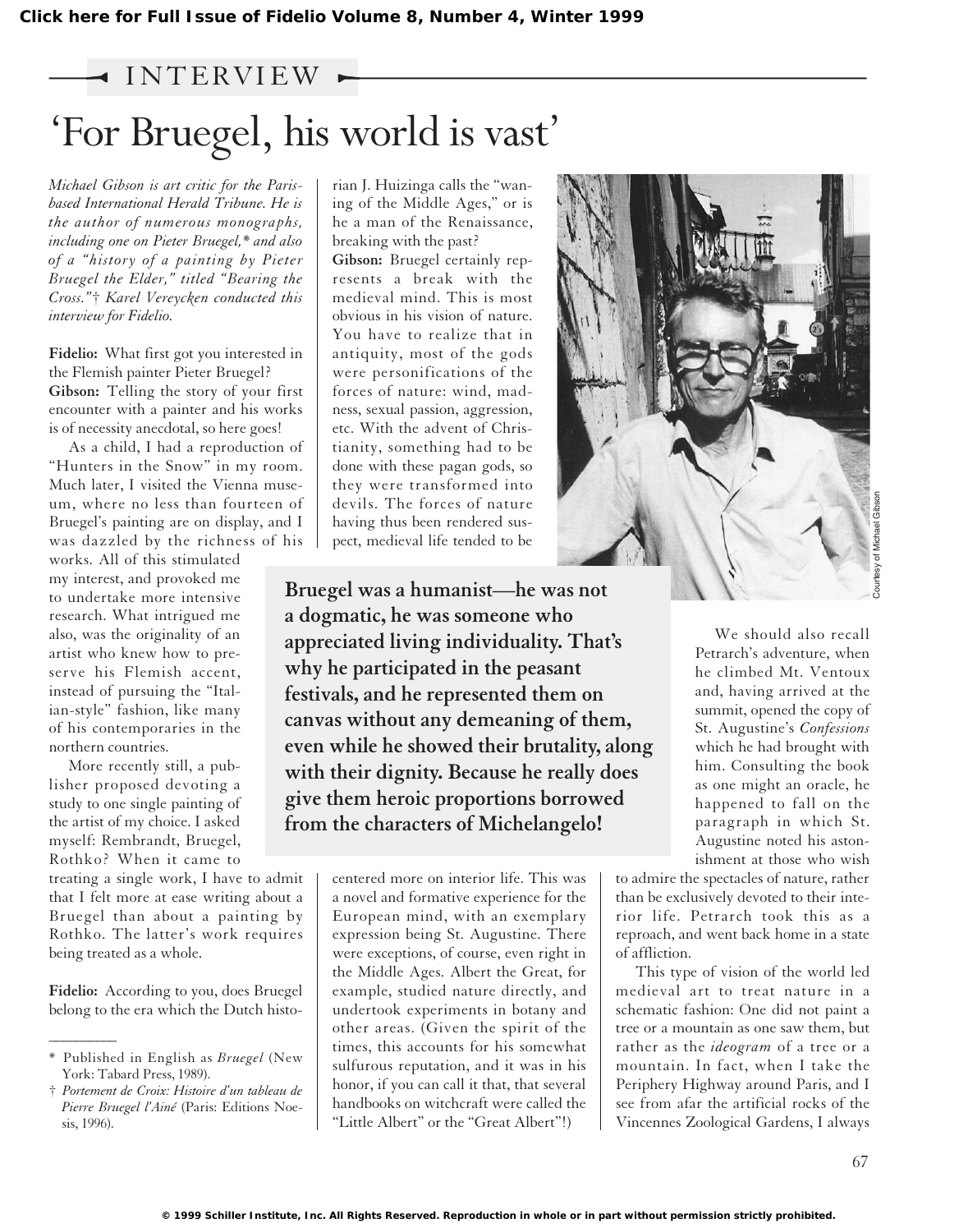say to myself: There's Mount Sinai! That's exactly how it looks in medieval paintings.

One of the characteristics of the Renaissance was precisely a resurgence of interest in nature, and Bruegel, for his part, is a direct observer of nature. His trip to Italy served to reveal this to him. You can see it clearly in his drawings, but also in some of his paintings. On the road going from Naples to Reggio, one encounters scenery that is literally fantastical, including the Amalfitan Coast,

for example, which I seem to find echoes of in some of Bruegel's works. In the same way, we see a reminiscence of the crossing of the Alps in "The Conversion of St. Paul" (1567). St. Paul and his escort reach a high peak, and from there discover deep valleys that open beneath small, cruising clouds. This quality of observation of nature shows that Bruegel is animated by the spirit of the Renaissance.

**Fidelio:** Nevertheless, Hieronymus Cock, who was Bruegel's first employer, and who directed The Four Winds printing house in Antwerp, was the son of Jan Wellens Cock, who was quite close to Hieronymus Bosch. The latter's works greatly inspired Bruegel, and are full of "interiority." In fact, the theme of the Seven Deadly Sins was already treated

by Bosch, before being taken up in Bruegel's engravings.

Isn't it necessary to become familiar with the pictorial language of Bosch, in order to penetrate Bruegel's universe? **Gibson:** You have to look at Bosch as primarily a man of the city, even as a man of "Mardi Gras." The subjects he painted were often derived from the carriages that were paraded in the streets during the days of Carnival. This is the case in particular with the "The Hay-Wain," or the "Ship of Fools." These were carnival carriages, evidence of which can be found in the archives of the city of Flanders. "The Hay-Wain," for example, starts from a very simple symbol: the hay represents money, and

all those people are fighting to get a few pieces of straw. Behind the carriage is a procession of all the powerful figures of the day: kings, emperors, popes, etc. And their eagerness to get to the hay is bringing them straight to a place no one wants to go, and which constitutes the third wing of the triptych—Hell. Bosch is a moraliser, who observed the city people, and in a certain way, he was also a solitary figure. In fact, you'll find a recurring figure in many of his paintings (such as on the closed wings of He obviously documents the carousing aspect of life, but also its macabre aspect.

You will discover beggars and sick people in such horrendous condition, that one of the owners of the painting had the figures that were the most painful to see painted over. We know this thanks to Pieter Bruegel the Younger, who made a copy of the canvas before it had been repainted, which demonstrates this. Today, in the original, in the right forefront, a sheet flaps in the void. Once, this sheet covered up a person with emaciated



*Pieter Bruegel the Elder, "The Conversion of St. Paul," 1567.*

 $\overline{\phantom{a}}$ 

"The Hay-Wain"), the same character with white hair. He seems to be a kind of peddler, and I wonder if it isn't a selfportrait. This peddler wears a desolate expression, and he crosses and observes a more or less desolate countryside.

Bosch no longer reflects the pure "interiority" of the medieval type, but his world is not yet that of nature. It's an urban life, or a fantastical nature. What distinguishes Bruegel is his interest in real nature, which does not preclude an interest in society. He will also deal with the theme of Mardi Gras ["The Battle Between Carnival and Lent"] in 1559, but this work will be more dialectical. arms and legs with an immense and swollen belly. He was made to disappear. Or, in a kind of a wheelbarrow that someone is pulling, an overlay has caused the disappearance of crippled children. Bosch's approach was mainly moralizing, while Bruegel's approach was to show the extremes. He implicitly juxtaposes the objects and people on the left, to those found on the right. I first observed this method of composition when I wrote about "Bearing the Cross"\* (1564).

<sup>\*</sup> Known also as "Christ Carrying the Cross," or "The Procession to Calvary."*–Ed.*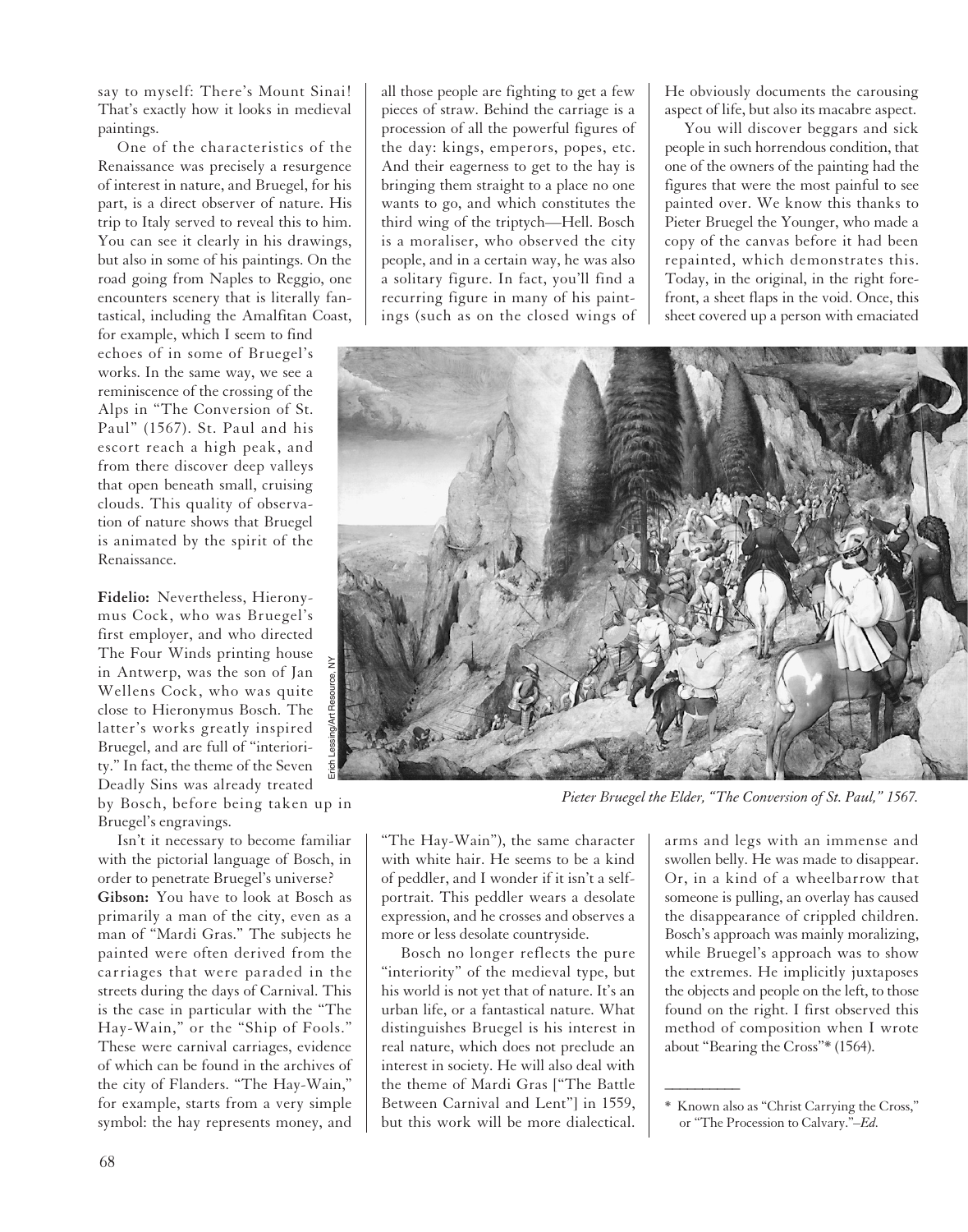As for Hieronymus Cock, he undoubtedly asked the young Bruegel, who was just starting out, to produce a few drawings in the style of Bosch, because he estimated there was a demand, and that with a little bit of "merchandising," such engravings would sell well. This is what made Bruegel return to the theme of the "Vices" (1558) and the "Virtues" (1559- 60), themes which certainly were medieval. He returns to them with a certain amount of imagination that

**One of the characteristics of the Renaissance was a resurgence of interest in nature. Bruegel, for his part, is a direct observer of nature. His trip to Italy served to reveal this to him. We see a reminiscence of his crossing of the Alps in 'The Conversion of St. Paul.' St. Paul and his escort reach a high peak, and from there discover deep valleys that open beneath small, cruising clouds. This quality of observation of nature shows that Bruegel is animated by the spirit of the Renaissance.**

owes a lot to Bosch, but is also less anguished, even in the representation of monsters.

**Fidelio:** Can we find a rapport between the *Adages* of Erasmus of Rotterdam (d. 1536), and Bruegel's painting of the "Netherlandish Proverbs" (1558). Don't they both involve popular education? Even though we have to acknowledge that the paintings were reserved for a small circle of viewers, it is known that the engravings circulated widely.

**Gibson:** The engravings are indeed most often based on popular sayings, such as "Big fish eat little ones" (1556); "*Elck*" ("Everyman") (1558) ("the selfishness of each is cause of unhappiness"). Or, "The Ass in School" (1556) and "The Alchemist" of 1558—in other words, the "total failure" ("*al-ghemist*") [Flemish pun–Ed.]—which pokes fun at the alchemist ravings of the day. We could do the same today with respect to astrology!

**Fidelio:** What is surprising, is the degree to which the patrons allowed so much freedom in the execution of the

> works. Even during the Italian Renaissance, the person paying for the work imposed a whole series of specifications with respect to how the subject should be treated. Bruegel seems to have escaped these often capricious demands.

> **Gibson:** We don't know much about the relations that existed between Bruegel and his patrons. But we think we know a few things about his personality. Quite contrary to a tendency to say that the artist-historian Karel Van Mander embellished his description of the life of Flemish artists, I would be tempted to give credit to what he says about Bruegel in his *Schilder-Boek* (1604). I even imagine that Van Mander met Bruegel's widow, who, if I recall cor-

rectly, went to live in Antwerp after the death of her husband. Van Mander has some rather juicy things to say about the painter.

How, for instance, he and his friend Franckert, dressed up as peasants, would show up at a peasant wedding and pretend to be members of the family of the bride or groom. This amused him no end, and he took advantage of these occasions to observe popular life in a spirit of independence and sympathy.

We can also imagine that in the cultural environment of the day, which had a strong tendency towards tolerance, of openness toward the beliefs of others, and of mutual respect which reigned in Antwerp at the time, Bruegel might have been able to propose a subject for a painting and have this idea accepted. But all this is hypothetical. If one worked for a church, things would have gone differently. But this was before the days of the Counter-Reformation, which imposed a strict ideological framework upon iconography—just as strict, one might say, as in the days of socialist realism! Once in effect, certain subjects were admitted and others no longer were. Subjects had to be represented in just one manner. Humor, irony, and the picturesque are banned. Look in contrast at illuminated medieval manuscripts! You can find all kinds of figures in the margins, but also dogs, birds, flowers, etc.; it's delightful, it's alive. The art of the Counter-Reformation is for me a dead art, at best theatrical.

**Fidelio:** Are you referring to specific documents?

**Gibson:** Yes, this is an historical fact. Beginning with the Council of Trent (1545-53), images begin to be regimented. Within a few decades, the entirety of religious artistic production becomes a stereotype. But, the bulk of Bruegel's work pre-dates the period of the great repression, and he dies in 1569, shortly after the arrival of the Duke of Alba (1567) and before the definitive installation of the Inquisition in the Low Countries. In reality, he lived in a period of grace, between the Middle Ages and the moment when the Counter-Reformation will close the shutters.

**Fidelio:** Since the article by Popham in 1931, we have known that Bruegel had ties of friendship with the humanist geographer Abraham Ortels [Ortelius]. Ortels was a member of the "Schola Caritatis," a "religious sect based on tolerance" of Hendrik Nicolaes, of which the printer Plantin was also a member, as was the cartographer Mercator, the engraver Goltzius, as well as the religious thinker and associate of William the Silent, Dirk V. Coornhert. Bruegel's best friend and amateur art-lover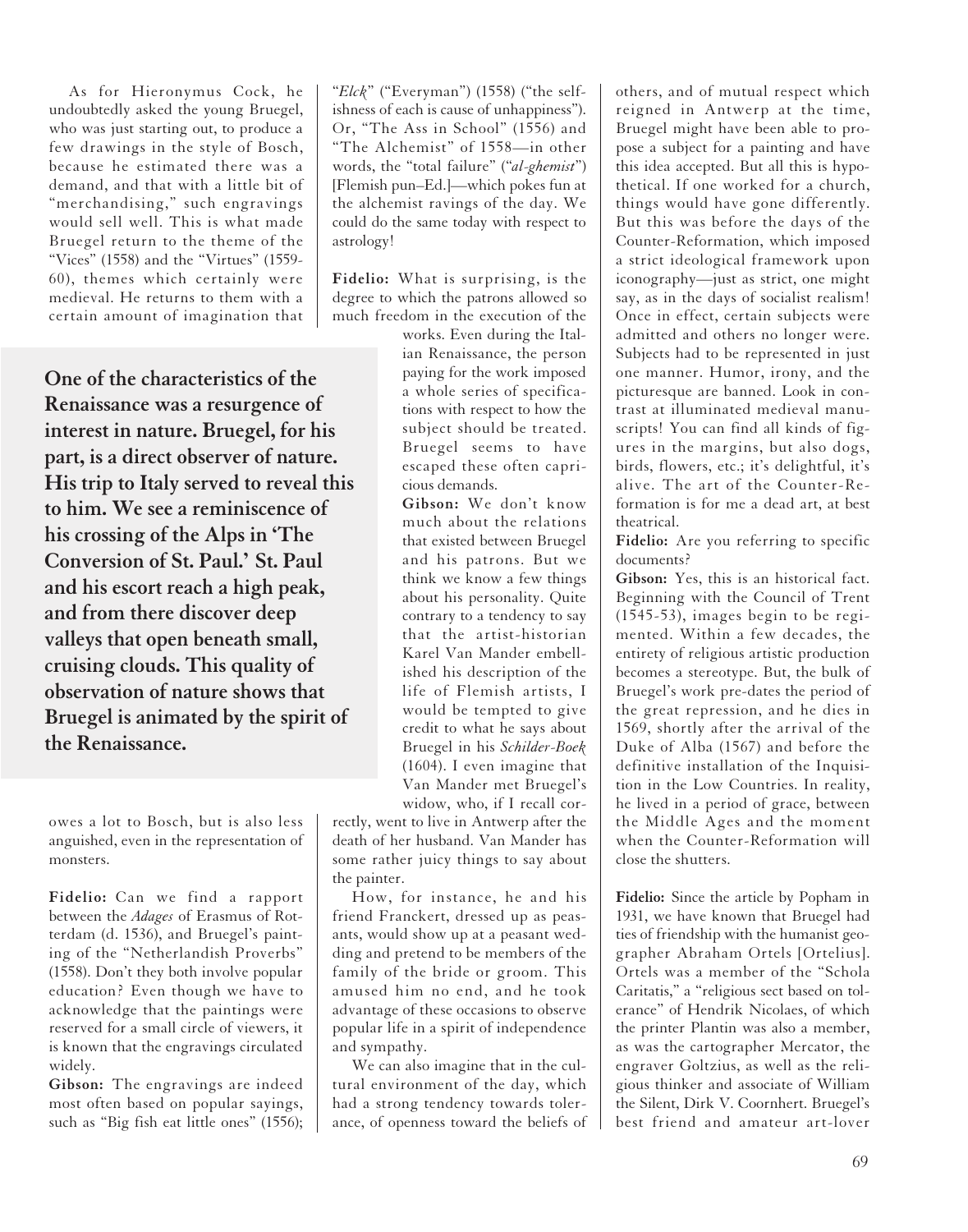Franckert was also an associate. Since then, it is admitted that Bruegel was not "Bruegelian" in the sense of a "sausage eater," but an erudite humanist. Was Bruegel a sympathizer, or an opponent of reform?

**Gibson:** The "Schola Caritatis" group called for tolerance, precisely. Bruegel undoubtedly felt a certain sympathy for the preachers of reform. They can be found in "St. John the Baptist Preaching" (1566). This has to do with the Calvinist prayer meetings that took place on a clandestine basis in the woods; it's what used to be called the "Hagepreken." People left the cities in great numbers to attend them. For a time, the guards at the city gates were assigned the task of keeping a list of who would go to these meetings, so many people began to ask, "Did you see me?," "I hope you got my name down."

Many people were disgusted by the treatment that was inflicted on heretics, who were tortured in an abominable manner. The manner was specified in the placards of the emperor Charles V: Men must perish by the sword, women were to be buried alive. Bruegel was therefore a humanist, and opposed this kind of violence. He was not a dogmatic, he was someone who appreciated living individuality. That's why he participated in the peasant festivals, and he represented them on canvas without any demeaning of them, even while he showed their brutal and primordial side, along with their dignity. Because he really does give them heroic proportions borrowed from the characters of Michelangelo!

**Fidelio:** In your essay on "Bearing the Cross," you bring up very precise references to the political situation of the period. For instance, you point out that the soldiers who lead Christ towards Golgotha are a direct allusion to the "Roode Rocx," the red tunics that the mercenary soldiers working for the Spanish occupiers wore. Are there other such references, and does this cause art to lose some of its universality, by "dirtying" itself with such immediate issues?

**Gibson:** Nowadays, the distribution of art through reproductions is taken for granted. But all of these works by Bruegel were painted for the interiors of homes of educated bourgeois, and were only accessible to those close to them.

As far as "Bearing the Cross" is concerned, this work tries to portray what was going on at the time of Christ, but in spiritual terms. It is not supposed to be an historic reconstruction. And to understand what was going on at the time, all you have to do is understand what is going on under our very eyes today!

Bruegel's approach is to reveal the great and terrible continuity of history, to use the present political situation to make people understand the history of Christ, instead of using the history of Christ to better condemn the extortion of the Spanish. All extortion is wrong. You could say the same thing about Goya: it is not so much a "militant" style of painting, as it is a testimony. It comes after the fact. It is a way of memorializing an event, to prevent an event that was lived in an intense and intimate way from being forgotten.

Bruegel's paintings are therefore quite different from propaganda. They are all the more not propaganda, in that they were neither printed nor distributed in the form of placards in the streets of Brussels.

**Fidelio:** Didn't this view of tolerance end up feeding and preparing the Revolt of the Netherlands?

**Gibson:** For that, you have to go back and see the entirety of the cultural milieu in Flanders at the time. The secret to this was the "chambers of rhetoric," which organized writing and poetry tournaments. Their members were mostly from the new middle classes. Every seven years, the entire country was overtaken by a month-long festival, in a "Lanjuweel" ["National Jewel"], like the one that took place in Antwerp in 1561. There would be public declamations, moral sketches, street theater, etc., in a sumptuous decor. All of this created the conditions for the development of a high level of culture in the entire population.

**Fidelio:** I'd like to come back to the question of the landscapes. You have said that it's nature, but in fact these landscapes never existed, neither in Flanders, nor in Italy. Some have called them "Weltlandschaft" ["world land-

> **Bruegel depicts everything that exists between early childhood and old age: everything from children's games to the most abominable torture. There is a constant juxtaposition of extremes.**

scapes"] or ever "Uberschauweltlandschaft" ["universal panoramic landscapes"].

**Gibson:** You have to understand that once an artist has understood how nature functions, he can use this knowledge to create landscapes that correspond to a kind of specific "theatre" of nature. This theatrical dimension takes them out of the realm of geological realism, and a kind of transposition becomes operational instead, intensifying something which is natural to begin with, but which the artists imbues with a much more general psychological and spiritual sense.

**Fidelio:** What message does Bruegel have for our world today? What can be done to get our contemporaries more interested in this painter?

**Gibson:** The public is spontaneously attracted to Bruegel because they find in his work a reality which is both carnal and universal. Allow me to explain.

Bruegel depicts everything that exists between early childhood and old age: everything from children's games to the most abominable torture. There is a constant juxtaposition of extremes. Look, for instance, at the group that is approaching Golgotha in "Bearing the Cross." You'll see a little boy who is